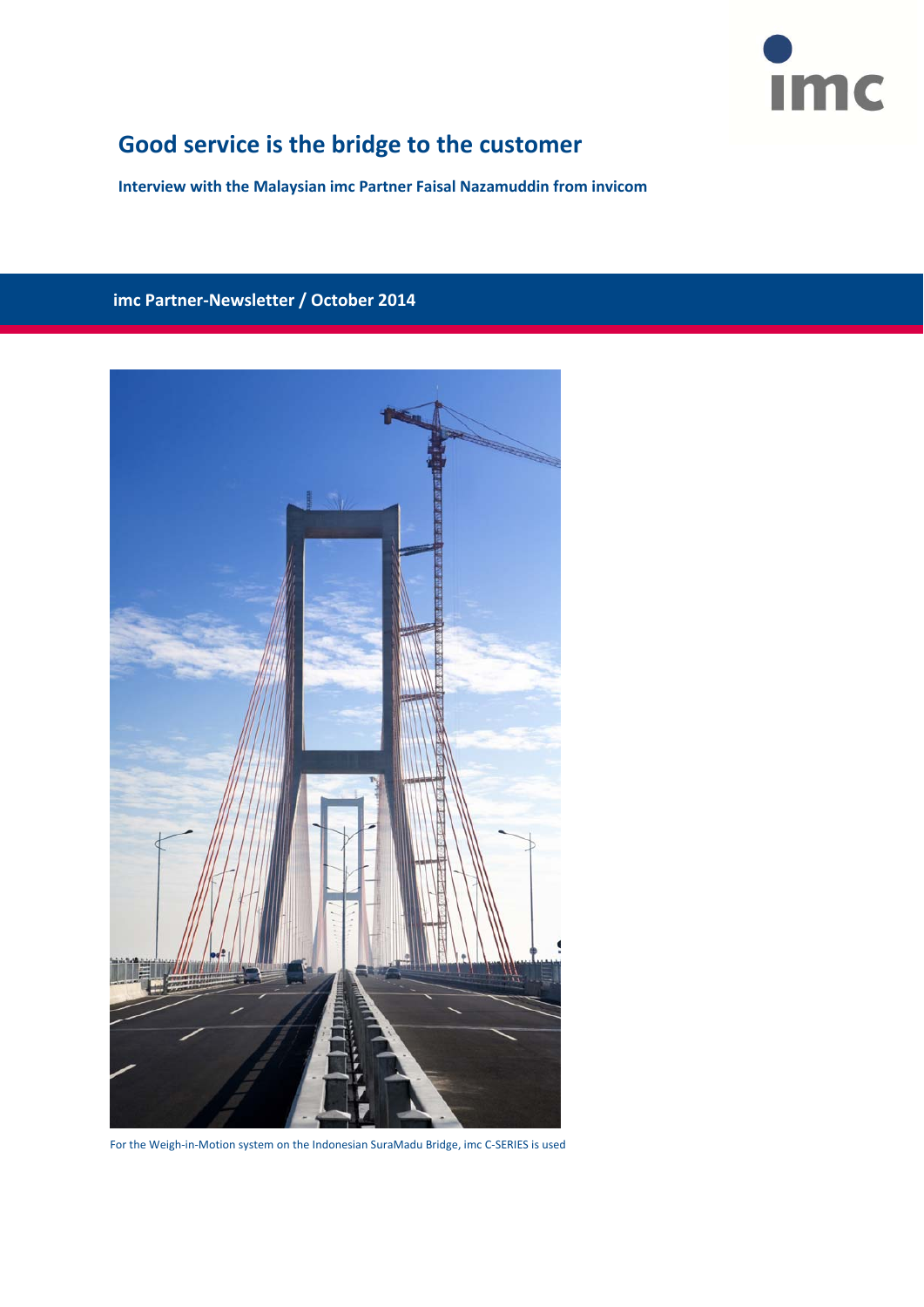The strategic importance of Malaysia is in its location along the Strait of Malacca, which is a major sea‐route connecting the Far East to Asia, Europe and the Middle East – as well as its rapidly growing economy.

Located in the capital city of Kuala Lumpur, the imc Partner, invicom, represents and sells imc solutions for the Malaysian and Indonesian markets. The founder and



managing director of invicom, Faisal Nazamuddin, provides an insight into projects, applications and his relationship with imc Meßsysteme GmbH.

#### **Faisal, how long have you been working with imc?**

Previously, I was in charge for sales at company called InfoTrax – so in 2002, I started working with demo systems like imc CRONOS-PL-3. After having realized many customer projects, I decided to open up my own business – with a clear focus on imc products. My company invicom was launched in 2010.

#### **What are the most popular systems in your market and why?**

The imc C‐SERIES enjoys great popularity. Customers like it because it is a handy and portable all‐purpose system they can use for many applications fields. Its integrated signal conditioning means the convenience of an one-box solution and it also offers real-time data processing while the test is running ‐ so results are immediately available. Furthermore, the good priceperformance ratio is also important for my customers.



However, recently, I have noticed a stronger interest in the imc CRONOS*flex* systems. The modu‐ lar and reconfigurable design allows different modules to be combined together at any time and to be spatially distributed. Furthermore, the click mechanism attracts customers – a very easy way to create your customized solution.

From a more general standpoint, customers appreciate that imc hardware and software comes from one source. Thus, they have the full solution chain covered – from data acquisition to visualization to analysis and reports. Last, but not least: after-sales support is the reason why my customers are coming back. If they need technical consulting, they know that invicom is a reliable partner. We are also conducting service measurements for customers – they are happy that they can outsource these time-consuming jobs. From my point of view, good service is the bridge to the customer.

#### **What industries or sectors are important for you?**

In the past, the automotive sector played a crucial role. In Malaysia, we have two domestic car manufacturers: PROTON and PERODUA. The systems we provide are used for mobile applications and engine test stands for endurance examinations. Some mobile tests are conducted in Scandi‐